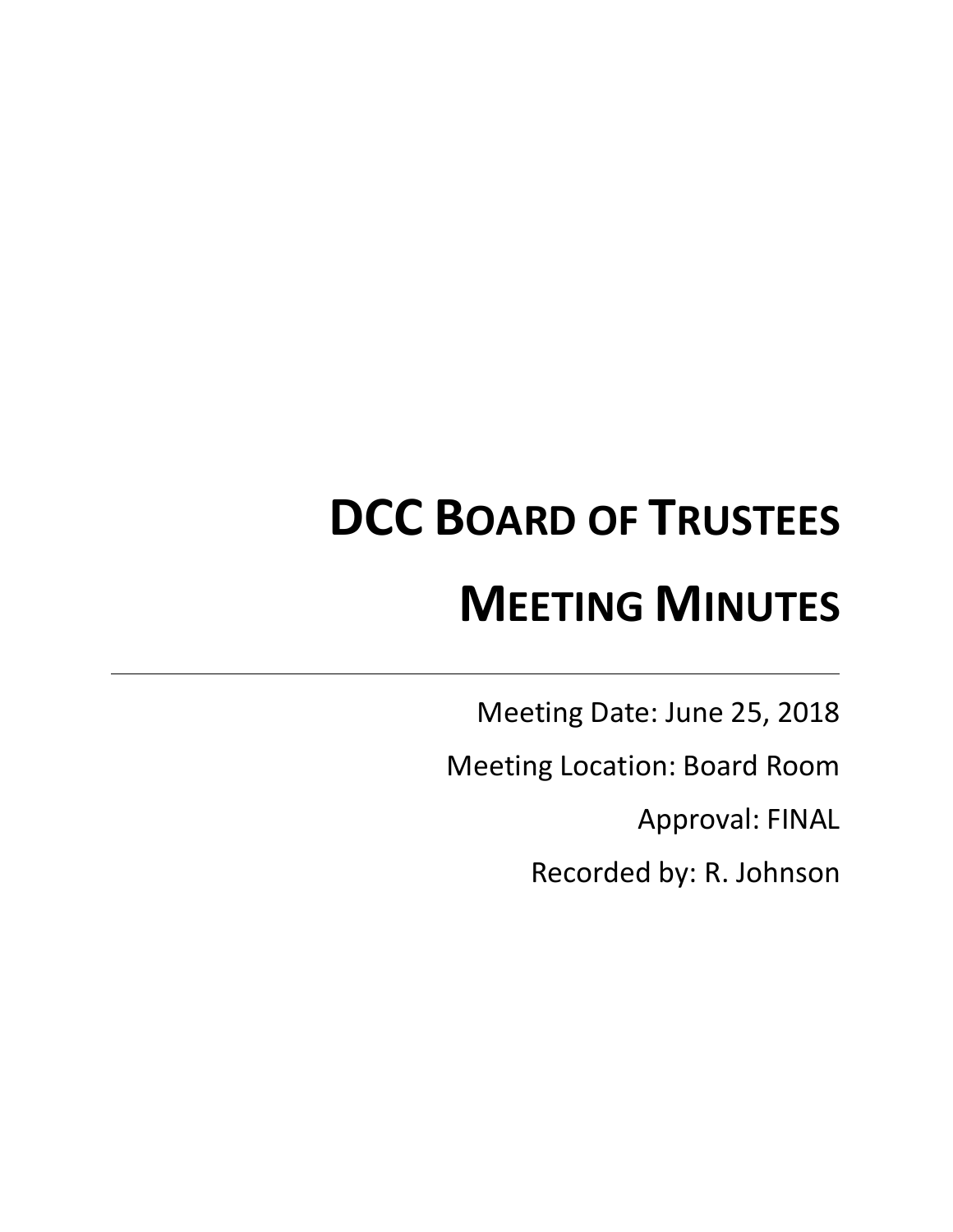Dawson Community College Board of Trustees Meeting June 25, 2018

Chad Knudson, Chairman **Darla Handran, Vice Chairman** 

# **Attendance**

| <b>Name</b>                      | <b>Title</b>                        | Organization                    | <b>Present</b> |
|----------------------------------|-------------------------------------|---------------------------------|----------------|
| Chad Knudson                     | Chairman                            | <b>DCC Board of Trustees</b>    | Yes            |
| <b>Bob Stanhope</b>              | Vice Chairman                       | <b>DCC Board of Trustees</b>    | Yes            |
| Kathleen Fritsch                 | Trustee                             | <b>DCC Board of Trustees</b>    | <b>No</b>      |
| Darla Handran                    | Trustee                             | <b>DCC Board of Trustees</b>    | Yes            |
| <b>Rich Rowe</b>                 | Trustee                             | <b>DCC Board of Trustees</b>    | <b>No</b>      |
| MaryAnn Vester                   | Trustee                             | <b>DCC Board of Trustees</b>    | <b>No</b>      |
| Mike Wilondek                    | Trustee                             | <b>DCC Board of Trustees</b>    | Yes            |
| Scott Mickelsen                  | President                           | Dawson Community College        | <b>No</b>      |
| Traci Masau                      | Interim Vice President -            | <b>Dawson Community College</b> | Yes            |
|                                  | <b>Academic and Student Affairs</b> |                                 |                |
|                                  |                                     |                                 |                |
| <b>Community Members Present</b> |                                     |                                 |                |
| <b>Justin Beach</b>              |                                     | <b>DCC</b>                      |                |
| Suela Cela                       |                                     | <b>DCC</b>                      |                |
| Holly Dershem-Bruce              |                                     | <b>GFT</b>                      |                |
| <b>Chris Deverell</b>            |                                     | Ranger Review                   |                |
| Dennis Harp                      |                                     | <b>DC Foundation</b>            |                |
| Jennifer King                    |                                     | <b>DCC</b>                      |                |
| Jayne Mitchell                   |                                     | Dawson County                   |                |
| Kathleen O'Leary                 |                                     | <b>DCC</b>                      |                |
| Joe Peterson                     |                                     | <b>DCC</b>                      |                |
| Karen Ryan                       |                                     | Glendive                        |                |
| Leslie Weldon                    |                                     | <b>DCC</b>                      |                |

\_\_\_\_\_\_\_\_\_\_\_\_\_\_\_\_\_\_\_\_\_\_\_\_\_\_\_\_\_\_\_\_\_\_ \_\_\_\_\_\_\_\_\_\_\_\_\_\_\_\_\_\_\_\_\_\_\_\_\_\_\_\_\_\_\_\_\_\_\_\_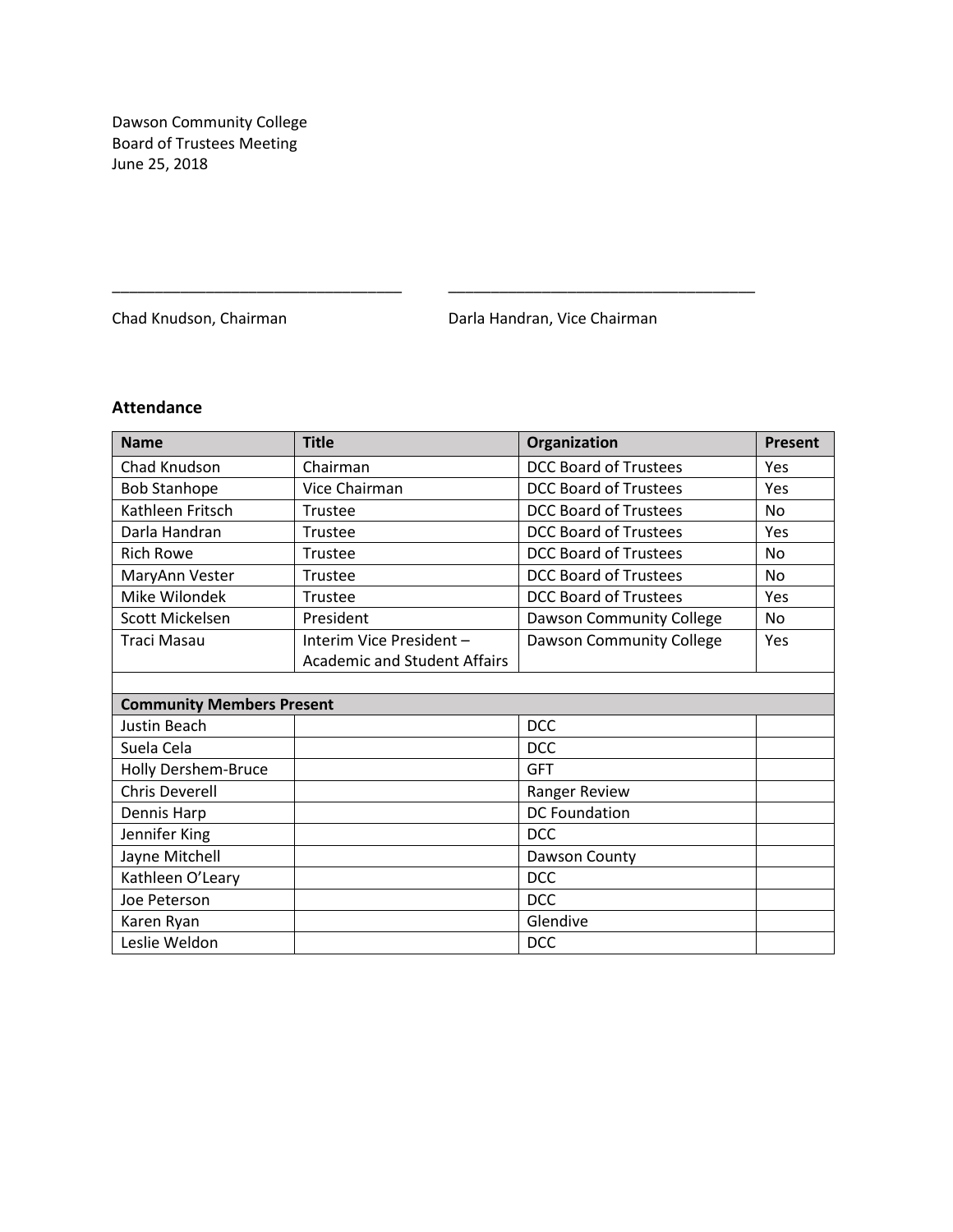**Dawson Community College Board of Trustees Minutes of the Regular Board Meeting DCC Board Room Monday, June 25, 2018–5:30 p.m. Recorded by Randi Johnson**

# **The meeting was called to order by Chairman Knudson at 5:30 p.m.**

# **Correspondence**

A letter of resignation was submitted by Trustee Fritsch.

#### **Minutes**

- Trustees Handran/Stanhope moved/seconded to approve the minutes of the May 21, 2018 meeting. There was no discussion.
	- o **Motion carried unanimously.**

#### **Reports:**

#### President

The President's report stands as submitted. Ms. Masau and Ms. Cela summarized enrollment information attached to the report. Ms. Cela also noted that summer enrollment is up 23 percent compared to last year and that applications for the fall semester are up 30 percent. Discussion followed. Chairman Knudson asked if the low unemployment rate is affecting enrollment. Ms. Cela stated at this time she is seeing little to no impact.

# Finance Committee

Minutes of the last meeting and the list of vouchers were reviewed. Discussion followed.

# HR Committee

Trustees reviewed the minutes of the last meeting and the HR Report. Discussion followed.

Chairman Knudson called for public comment. There was none.

#### **Consent Items**

- Trustees Wilondek/Stanhope moved/seconded to approve the vouchers and the HR report. Trustee Stanhope asked about the status of the wage claims. Ms. O'Leary stated the judge has yet to issue a ruling in the matter.
	- o **Motion carried unanimously.**